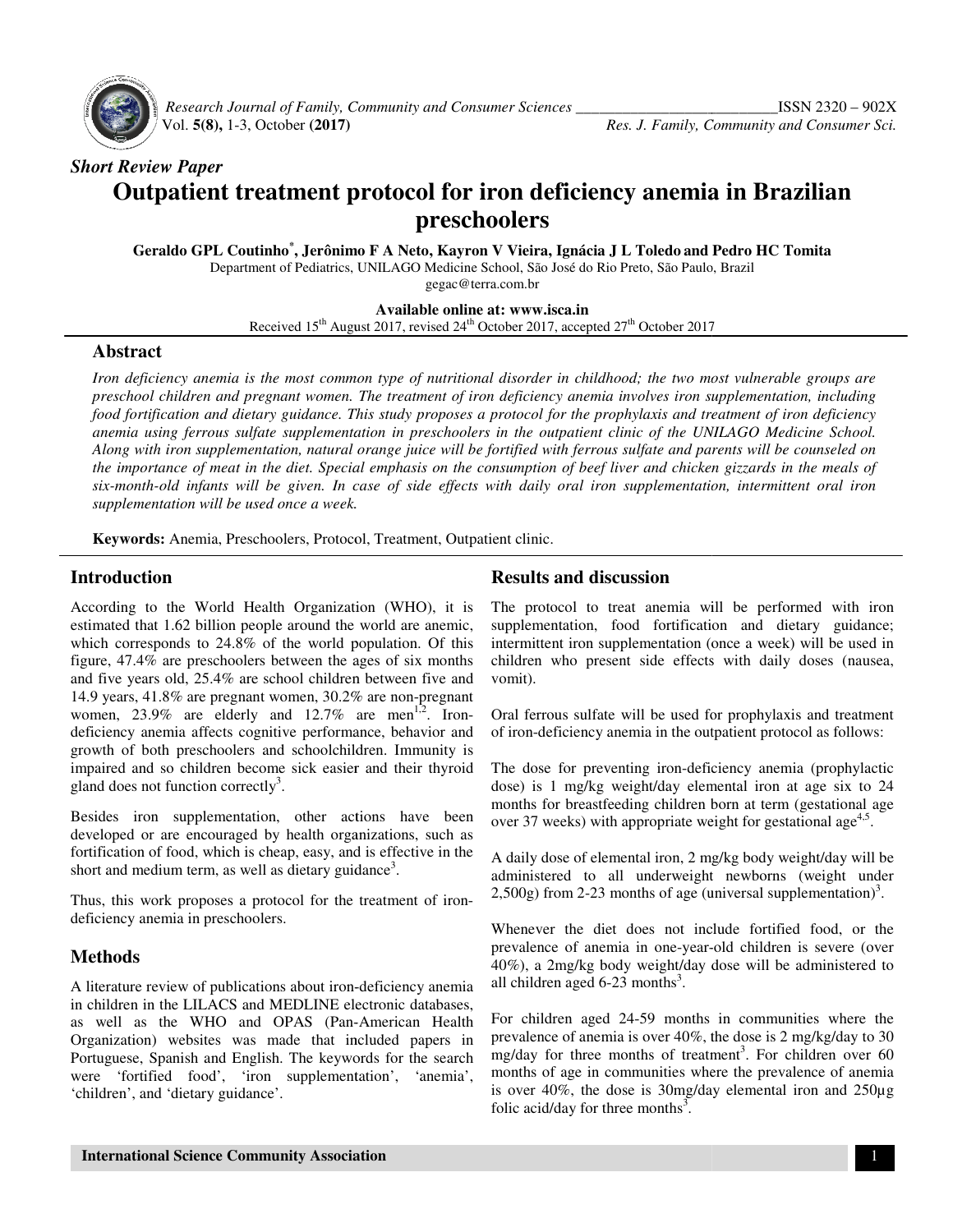For babies born with weights of 1-1.5 kg, 3mg/kg/day elemental iron is recommended and for children under 1 kg, 4mg/kg/day elemental iron will be administered<sup>6</sup>.

Anemia is characterized when the level of hemoglobin is below 11.0g/dL for children aged 6-59 months<sup>3</sup>.

The dose of iron to treat children with anemia is from  $3$ mg/kg/day to 60mg/day for three months<sup>3</sup>.

Dietary guidance should be provided along with iron supplementation.

The recommended daily intake of iron for children is 0.27mg (0-6 months), 11mg (7-12 months), 7mg (1-3 years), 10mg (4-8 years), 8mg (9-13 years), 15mg (14-18 year-old females) and  $11mg (14-18 \text{ year-old males})^7$ .

Exclusive breastfeeding should be encouraged until 6months of age. After that, other foods should be gradually introduced keeping breast milk until two years of age or later<sup>3,8</sup>.

Non-heme iron inhibitors are found in phytates, tannins (polyphenols), calcium, phosphates and eggs; these inhibitors for min soluble precipitates with iron, making absorption difficult<sup>9</sup>.

Heme-iron, found in meat and offal, is highly bio available and is not affected by the action of inhibitors. Meat has approximately 4mg of iron per 100g with around 40%  $absorbed<sup>10</sup>$ .

At the pediatric outpatient clinic of the UNILAGO Medicine School, emphasis will be given to the consumption of meat and other foods containing substances that stimulate the absorption of non-heme iron. Our proposal will be the daily consumption of beef (70 to 100g/day) by infants at the beginning of complementary feeding (six months of age), especially beef liver (8.2mg iron/100g) once a week, which is rich in hemeiron<sup>5</sup>. Moreover, the consumption of chicken giblets (4.3g) iron/100g), especially the gizzard and liver, once a week will be stimulated. Regarding the substances found in vegetables that stimulate non-heme iron absorption, the protocol underscores the importance of orange juice. Orange juice (25mg vitamin  $C/day)$  will be given to infants immediately after meals<sup>5,11</sup>.

Food fortification will be developed along with iron supplementation and dietary guidance.

The fortified food should provide 100g of the mineral, at least 15% to 30% of the reference daily intake<sup>3</sup> .

The food fortification protocol of the pediatric outpatient clinic at the UNILAGO Medicine School will mainly provide natural orange juice (50mL) from pera sweet oranges (*Citrus sinensis*) (62.50mg vitamin C per 100mL of juice) or *Lima* acid less sweet oranges (64.58 mg vitamin C per 100mL of juice). The orange juice, fortified with 5 mg elemental iron (ferrous sulfate), will be consumed twice a day before or during meals $12,13$ .

Intermittent iron supplementation (once a week), will be used in children who have digestion problems or who present with side effects from oral iron supplementation. The Federal government program "Saúde de Ferro" will be used to prevent anemia in infants aged between six and 18 months with a 25-mgdoseof elemental iron (ferrous sulfate) being provided once a week $^{14}$ .

# **Conclusion**

Iron supplementation, dietary guidance, food fortification and intermittent iron supplementation (once a week) will be part of the treatment of iron deficiency anemia in preschoolers at the pediatrics outpatient clinic of the UNILAGO Medicine School. Mothers will be provided with verbal explanations and leaflets. Thus, we aim to reduce the prevalence anemia in this needy community.

### **Acknowledgements**

The authors would like to thank the Board of Directors of the UNILAGO Medicine School, São José do Rio Preto, São Paulo, Brazil, for their support while developing this protocol.

### **References**

- **1.** World Health Organization (2008). Worldwide prevalence of anaemia 1993-2005: WHO global database on anaemia. Edited by Bruno de Benoist, Erin McLean, Ines Egli and Mary Cogswell, WHO.
- **2.** Coutinho G.G., Cury P.M. and Cordeiro J.A. (2013). Cyclical iron supplementation to reduce anemia among Brazilian preschoolers: a randomized controlled trial. *BMC Public Health*, 13, 21.
- **3.** World Health Organization (2001). Iron deficiency anaemia: assessment, prevention and control. A guide for programme managers. Geneva: World Health Organization.
- **4.** Gillespie S., Kevany J. and Mason J. (1991). Controlling iron deficiency. Geneva: United Nation/Administrative Committee on Coordinations/Subcommittee on Nutrition.
- **5.** Sociedade Brasileira de Pediatria (2006). Manual de orientação para a alimentação do lactente, do pré-escolar, do escolar, do adolescente e na escola. Departamento de Nutrologia da Sociedade Brasileira de Pediatria. São Paulo: Sociedade Brasileira de Pediatria, 120.
- **6.** Oski F.A. (1993). Iron deficiency in infancy and childhood. *New England Journal of Medicine*, 329(3), 190-193.
- **7.** Sociedade Brasileira de Pediatria (2012). Manual de orientação para a alimentação do lactente, do pré-escolar, do escolar, do adolescente e na escola. Departamento de Nutrologia, 3ª ed. Rio de Janeiro, RJ: SBP, 148.